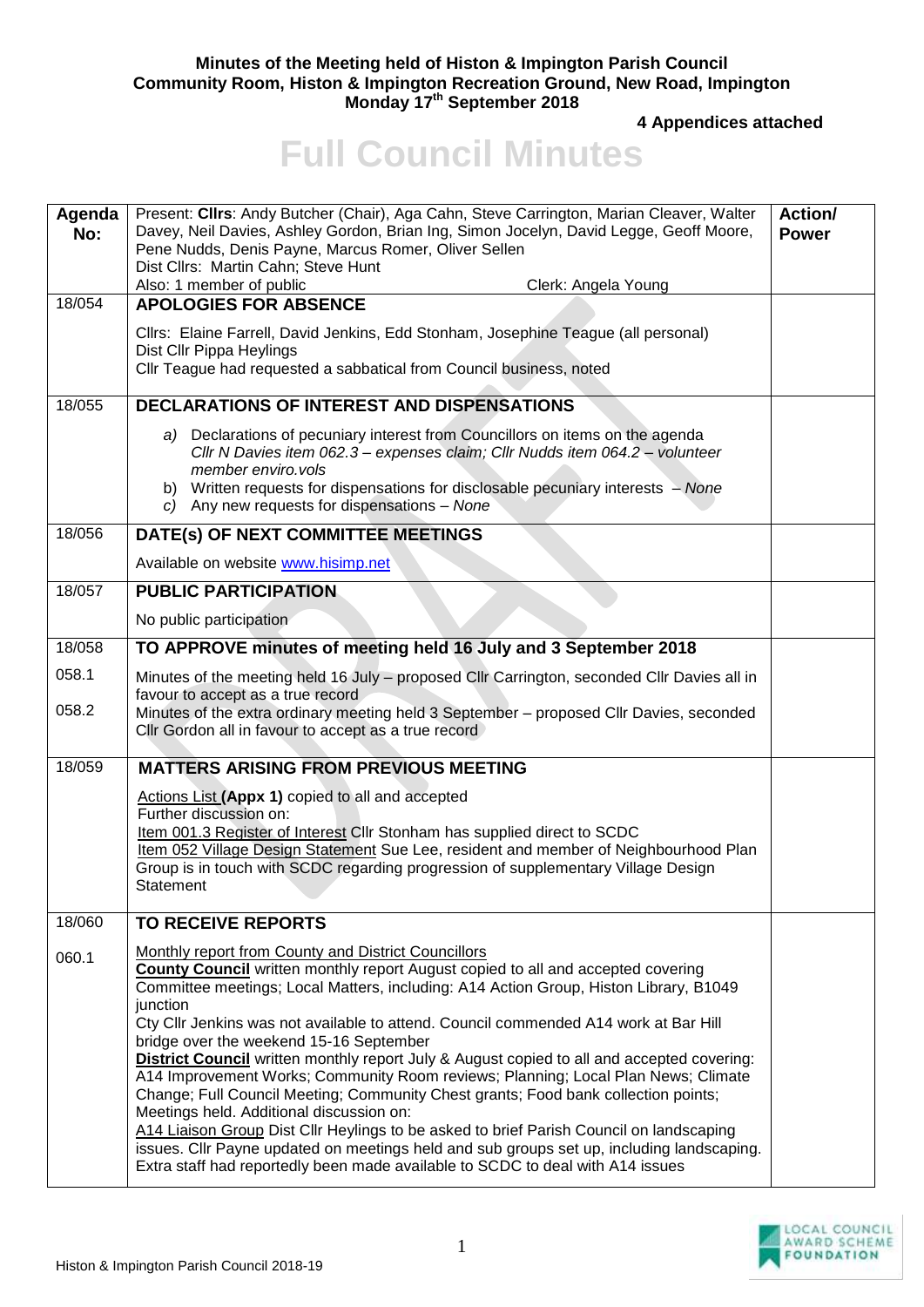| 060.2  | Impington Lane Planning application Cllr Payne undertook to brief Dist Cllr Heylings on<br>concerns over process for determination following re-consultation<br>Paul Quigley Environment Service Manager, South Cambs District Council was leaving<br>after 30 years' service<br>Clerk's Report (Pg 1/2) (Appx 2) copied to all and accepted. Further discussion on:<br>Reading Awards Library 25 September 3:45pm, Cllr Cleaver to attend<br>Timebanking Cllr Moore reported on session attended 15 August. 50% funding for scheme<br>(say £6,000) available from SCDC. Noting provision for funding under CCC Innovative &<br>Cultivation Funding Scheme, and previous positivity shown by Parish Council for a<br>timebanking scheme, agreed to invite Liz Talbot of CHS Group to present. Cllr Davies<br>attending Cultivation & Innovation Fund Workshop 24 September and would enquire about<br>possible additional funding                                                                                                                                                                                                                                                                                                                                                                                                                                                                                                                                                           | <b>MC</b><br><b>NSD</b> |
|--------|---------------------------------------------------------------------------------------------------------------------------------------------------------------------------------------------------------------------------------------------------------------------------------------------------------------------------------------------------------------------------------------------------------------------------------------------------------------------------------------------------------------------------------------------------------------------------------------------------------------------------------------------------------------------------------------------------------------------------------------------------------------------------------------------------------------------------------------------------------------------------------------------------------------------------------------------------------------------------------------------------------------------------------------------------------------------------------------------------------------------------------------------------------------------------------------------------------------------------------------------------------------------------------------------------------------------------------------------------------------------------------------------------------------------------------------------------------------------------------------------|-------------------------|
|        | Mental Wellbeing Worker Sefanit Inquai, Council are asked to provide any input/ideas into<br>her work in the community. Sefanit intends to attend October Full Council to introduce<br>herself. Cllr Davies detailed informal meeting 9 October and training session due<br>December, contact Cllr Davies for details<br>Second round of Code of Conduct Training to be organised for t hose who could not make<br>the first session.                                                                                                                                                                                                                                                                                                                                                                                                                                                                                                                                                                                                                                                                                                                                                                                                                                                                                                                                                                                                                                                       | October<br>agenda       |
|        | New Councillor Training Barton 10 November, Cllrs Moore and Davey attending following                                                                                                                                                                                                                                                                                                                                                                                                                                                                                                                                                                                                                                                                                                                                                                                                                                                                                                                                                                                                                                                                                                                                                                                                                                                                                                                                                                                                       | <b>GM/WD</b>            |
| 060.3  | cancellation of CAPALC events during September<br>Cambs Local Council Conference 23 November Huntingdon, Clerk, Cllr Ing and Butcher<br>attending. Clerk to be advised of other interest. Cllr Payne will attend as an organiser.<br>Mayor of Cambridge & Peterborough attending as Speaker<br><b>Chairs Report (Appx 3)</b> copied to all and accepted. Chair commented on very useful                                                                                                                                                                                                                                                                                                                                                                                                                                                                                                                                                                                                                                                                                                                                                                                                                                                                                                                                                                                                                                                                                                     | Clerk/BSI/AB            |
|        | Code of Conduct training session and pleasing level of engagement. Neighbourhood Plan -<br>importance of engagement by all Committees and Cllrs. Noted also additional 10% CIL                                                                                                                                                                                                                                                                                                                                                                                                                                                                                                                                                                                                                                                                                                                                                                                                                                                                                                                                                                                                                                                                                                                                                                                                                                                                                                              |                         |
|        | funding arising from a Parish with a Neighbourhood Plan                                                                                                                                                                                                                                                                                                                                                                                                                                                                                                                                                                                                                                                                                                                                                                                                                                                                                                                                                                                                                                                                                                                                                                                                                                                                                                                                                                                                                                     |                         |
| 060.4  | Any other Working Group / Task & Finish Group Reports<br>Drainage Working Party meeting held 25 July<br>A14 Group- meetings held 1 August, 29 August, 13 September. Meeting due 18<br>September<br>Health & Well Being Working Party - meeting held 13 August. Cllr Payne reported, on a<br>wider aspect, on new Diabetes Support Group, with Facebook Page; a new Histon &<br>Impington Dementia Facebook Group<br>Newsletter Editorial - meeting held 16 August. Next meeting 8 November 2018<br>Neighbourhood Plan Task & Finish - meeting held 29 August. Professional support<br>meetings held. Update paper provided to all. Cllr Payne outlined formal process involved<br>with a consultation from 1 October for 6 weeks (Regulation 14 Consultation), being the last<br>chance for individuals or Committees to comment. For review by Inspector early 2019;<br>referendum expected late 2019. See item 064.1 for agreement to support<br>High Street & Beyond Task & Finish - meeting held 5 September, Traders meeting due<br>King's Meadow Working Party - to be rescheduled<br>Public Art Working Party - no meeting held. Newsletter item published September 2018.<br>Quotes awaited before working party called<br>Primary School Development Task & Finish - Cllr Farrell to be asked to brief Council by<br>email. Noted work at Junior School scheduled to finish December 2018<br><b>Any Committee Chair Reports</b><br>Recreation Committee -next meeting 18 September | <b>EF</b>               |
| 18/061 | TO ACCEPT COMMITTEE REPORTS note actions and agree                                                                                                                                                                                                                                                                                                                                                                                                                                                                                                                                                                                                                                                                                                                                                                                                                                                                                                                                                                                                                                                                                                                                                                                                                                                                                                                                                                                                                                          |                         |
| 061.1  | Planning Committee minutes 24 July, 14 August, 30 August provided to all. Next<br>meetings due 25 September, 16 October. Cllr Ing reported on County Council Examination<br>meeting 18 September when Waterbeach Incinerator had been refused Planning<br>Permission after a full day deliberation. 7 votes to 1. Discussion followed on reported<br>Government Policy and recent NIC report                                                                                                                                                                                                                                                                                                                                                                                                                                                                                                                                                                                                                                                                                                                                                                                                                                                                                                                                                                                                                                                                                                |                         |
| 061.2  | <b>Environment Committee</b> – minutes 10 July, 28 August provided to all. Next meeting due<br>9 October<br>To agree recommendations on Burial ground fees and rules. Clerk read out proposals for<br>fees from 1 October and detailed addition of Sunday fees for ashes interment. Proposed<br>Cllr Nudds, seconded Cllr Payne all in favour and agreed<br>To agree recommendations on Allotment fees and rules. Proposed Cllr Nudds seconded<br>Cllr Romer all in favour for notice to be given of £1 increase from October 2019                                                                                                                                                                                                                                                                                                                                                                                                                                                                                                                                                                                                                                                                                                                                                                                                                                                                                                                                                          |                         |

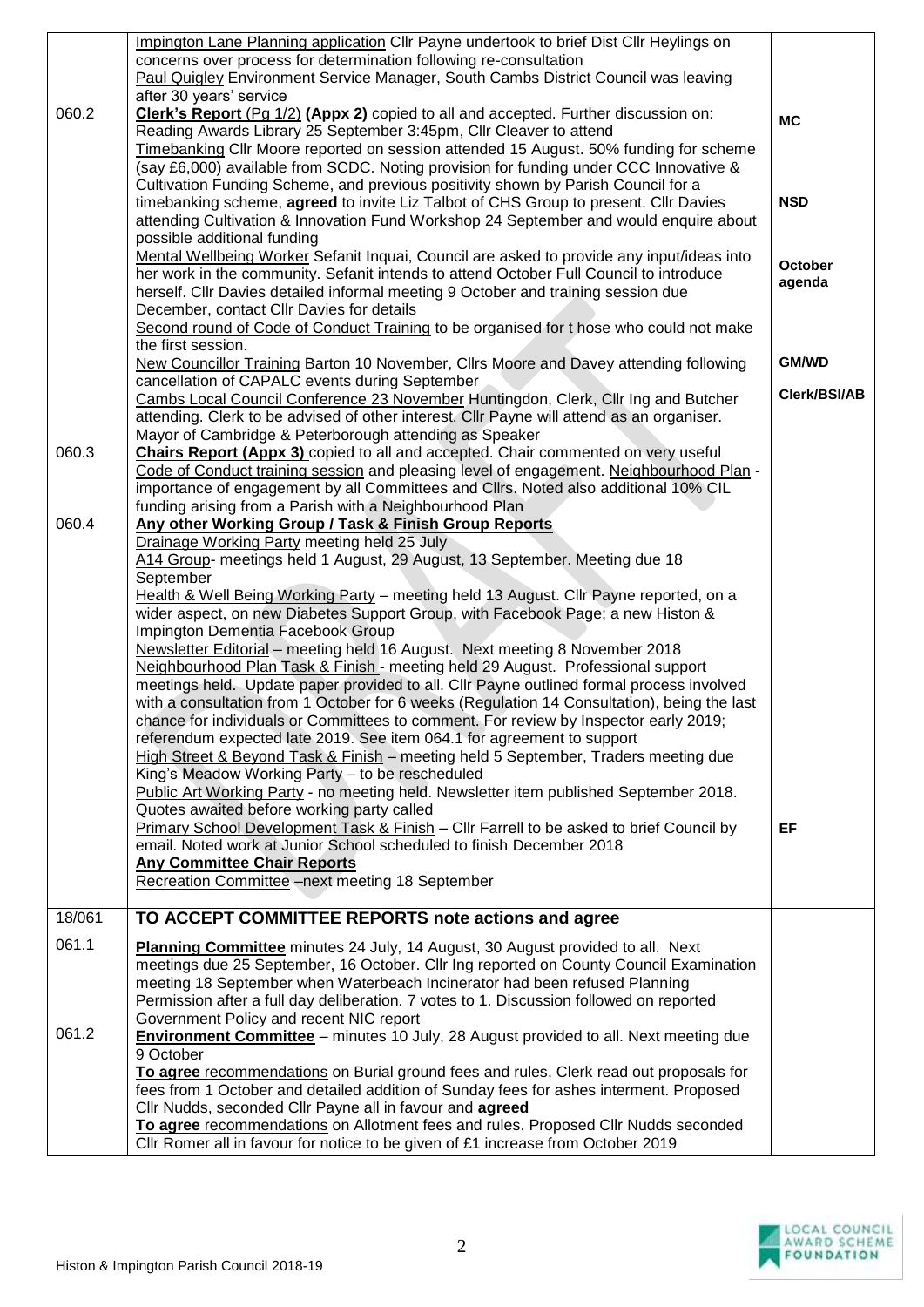|                                  | To agree communication regarding memorial rule infringement. Environment Committee<br>members and Clerk took Council through discussions on this sensitive subject. Discussion                                                                                                                                                                                                                                                                                                                                                                          |                 |
|----------------------------------|---------------------------------------------------------------------------------------------------------------------------------------------------------------------------------------------------------------------------------------------------------------------------------------------------------------------------------------------------------------------------------------------------------------------------------------------------------------------------------------------------------------------------------------------------------|-----------------|
|                                  | on:<br>Designation of newer part of "green cemetery" and impact of "visual distress" on other<br>$\bullet$<br>families                                                                                                                                                                                                                                                                                                                                                                                                                                  |                 |
|                                  | Rules provided to local Funeral Directors and on website<br>$\bullet$<br>Maintenance issues, and administrative load, resulting from any precedent set<br>$\bullet$<br>Possible changes to policy, including exception fees; reasons to resist change of policy<br>$\bullet$<br>Future requirement for signed and initialled as understood, receipt of rules prior to any<br>$\bullet$<br>burial                                                                                                                                                        |                 |
|                                  | 3 Environment Committee members present supported a compromise<br>$\bullet$                                                                                                                                                                                                                                                                                                                                                                                                                                                                             |                 |
|                                  | <b>Option 1:</b> Guttering and stones to be removed from grave by end of October, in order that<br>the plots can be returned to lawn<br>Option 2: Council would be willing to look at a solution with less impact to the site together<br>with detail of provisos                                                                                                                                                                                                                                                                                       |                 |
|                                  | Option 1: Proposed Cllr Legge, seconded Cllr Payne 10 in favour, 4 against<br>Option 2: Proposed Cllr Davies, seconded Cllr Payne 4 in favour, 10 against                                                                                                                                                                                                                                                                                                                                                                                               |                 |
|                                  | Agreed to write to plotholder accordingly requiring the plots to be returned to lawn only                                                                                                                                                                                                                                                                                                                                                                                                                                                               |                 |
| 061.3                            | <b>Community Park Project Sub Committee (Recreation) - draft minutes 30 July provided</b><br>to all and accepted. Informal meetings and information meetings held. Cllr Davies advised<br>pre-application advice for SCDC to Flagship was awaited. He again offered to brief any<br>newer Councillors on the scheme. Cllr Romer spoke on the interesting opportunity which<br>could be offered for an arts focus, something missing in the villages at present, detailing:<br>Touring network opportunities<br>$\bullet$                                |                 |
|                                  | Multi-purpose/functional space options<br>$\bullet$<br>Equal benefits from arts and health and wellbeing to sport activities - social and<br>$\bullet$<br>meaningful activities                                                                                                                                                                                                                                                                                                                                                                         |                 |
| 061.4                            | Highways Committee - draft minutes 31 July provided to all and accepted. Next meeting<br>due 13 November, workshop planned                                                                                                                                                                                                                                                                                                                                                                                                                              |                 |
| 061.5                            | <b>Employment Committee</b> - draft minutes 26 July, 23 August provided to all and accepted.<br>Next meeting due 11 October<br>All agreed to defer to end of meeting; member of public and Dist Cllrs left meeting due to<br>confidential nature of matters discussed under this item. Cllr Sellen was not present for this<br>item                                                                                                                                                                                                                     |                 |
|                                  | To confirm offer of further 12 month fixed term contract as Grounds Operative. Proposed<br>Cllr Ing, seconded Cllr Davies all in favour and agreed<br>To confirm offer to be made to Grounds Operative for pension provision from October<br>2018. Proposed Cllr Ing, seconded Cllr Davies all in favour but notwithstanding decision<br>made, agreed employee contribution should not exceed that of CCC scheme. Employer<br>contributions to remain at 6%. Employment Committee requested to carry out review of<br>contributions at next opportunity | <b>Emp Comm</b> |
| 18/062                           | TO RECEIVE FINANCE & ADMINISTRATION REPORT (Appx 2)                                                                                                                                                                                                                                                                                                                                                                                                                                                                                                     |                 |
| 062.1                            | Finance Legal & Administration Committee - draft minutes 23 July provided to all and<br>accepted. Next meeting due 22 October. Cllr Davies declared a pecuniary interest<br>(expenses claim) and left the room. Cllr Carrington declared a non-pecuniary interest<br>(employer a Recreation Ground supplier)                                                                                                                                                                                                                                            |                 |
| 062.2<br>062.3<br>062.4<br>062.5 | Delegated payment of accounts noted.<br>Approve payment of outstanding accounts Proposed Cllr Sellen, seconded Cllr Payne all in<br>favour and agreed. Cllr Davies returned to the meeting<br>Amounts paid in noted<br>To accept review of Internal Controls provided to all (Appx 4). Reviewed carried out by                                                                                                                                                                                                                                          |                 |
|                                  | Responsible Finance Officer and Cllr Ing. Proposed Cllr Ing, seconded Cllr Nudds all in<br>favour to accept                                                                                                                                                                                                                                                                                                                                                                                                                                             |                 |

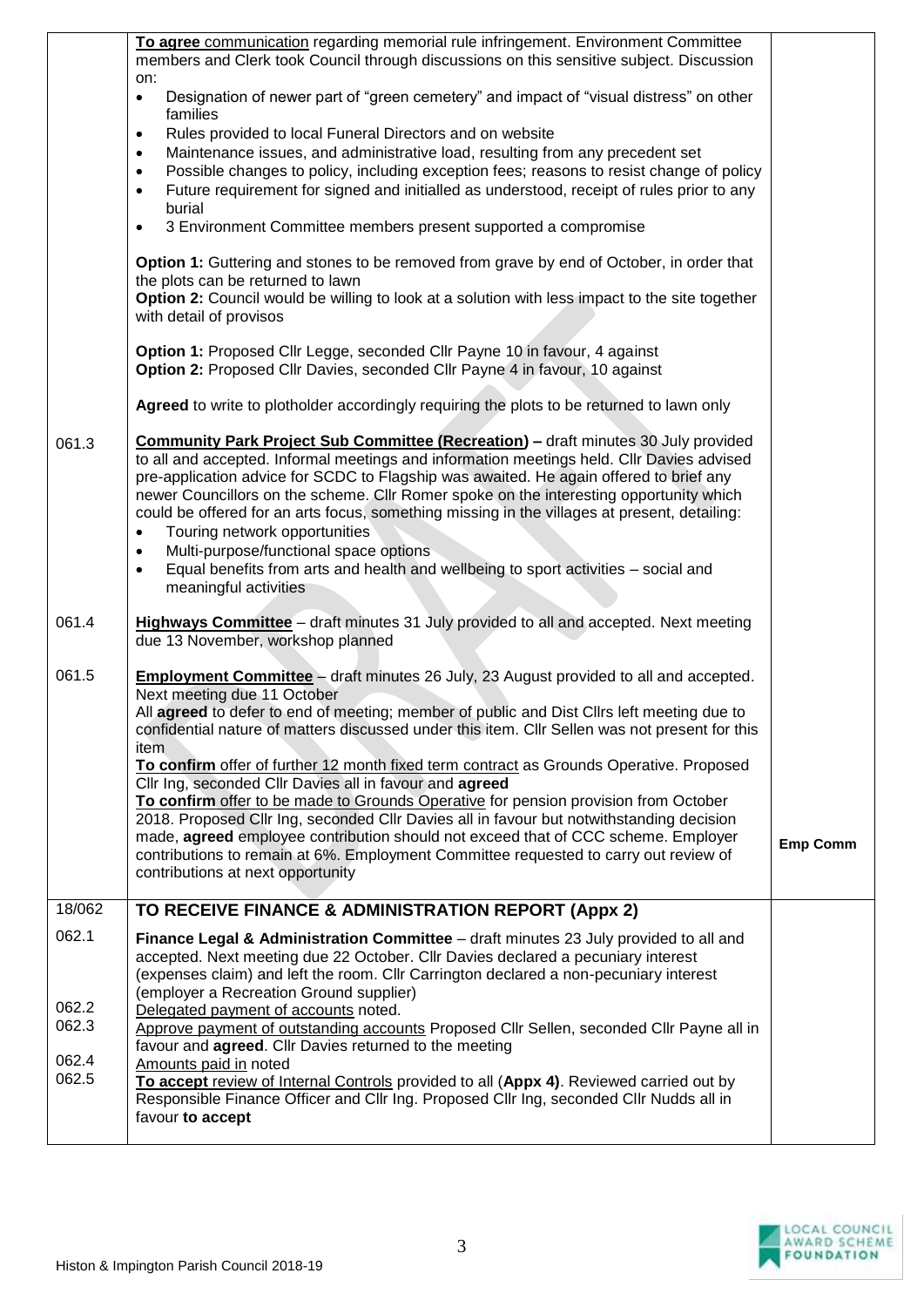| 18/063 | <b>RECENT CORRESPONDENCE</b>                                                                                                                                                                                                                                                                                                                                                                                                                                                                                                                                                                                                                                                                                                                                                |             |
|--------|-----------------------------------------------------------------------------------------------------------------------------------------------------------------------------------------------------------------------------------------------------------------------------------------------------------------------------------------------------------------------------------------------------------------------------------------------------------------------------------------------------------------------------------------------------------------------------------------------------------------------------------------------------------------------------------------------------------------------------------------------------------------------------|-------------|
| 063.1  | Circulation File available on request - CCVS Newsletter September 2018; SLCC The                                                                                                                                                                                                                                                                                                                                                                                                                                                                                                                                                                                                                                                                                            |             |
| 063.2  | Clerk Magazine Sept; Clerks & Councils Direct Sept; LCR (NALC) Summer 2018<br><b>SCDC Development Officer</b> - Communities and Partnerships. Agreed to invite Elizabeth                                                                                                                                                                                                                                                                                                                                                                                                                                                                                                                                                                                                    |             |
| 063.3  | Davy to attend Parish Office to meet Chair, Vice Chair and Finance Chair<br><b>SCDC advise Local Plan</b> adoption decision due 27 September 2018                                                                                                                                                                                                                                                                                                                                                                                                                                                                                                                                                                                                                           |             |
| 063.4  | Histon Library Summer Reading Challenge - agreed Cllr Cleaver to attend                                                                                                                                                                                                                                                                                                                                                                                                                                                                                                                                                                                                                                                                                                     |             |
| 063.5  | Other correspondence none                                                                                                                                                                                                                                                                                                                                                                                                                                                                                                                                                                                                                                                                                                                                                   |             |
| 18/064 | <b>OTHER MATTERS</b>                                                                                                                                                                                                                                                                                                                                                                                                                                                                                                                                                                                                                                                                                                                                                        |             |
| 064.1  | To agree support in taking Neighbourhood Plan to the community for its "regulation<br>14 consultation" 1 October 2018. Proposed Cllr Payne, seconded Cllr Ing all in favour and<br>agreed                                                                                                                                                                                                                                                                                                                                                                                                                                                                                                                                                                                   |             |
| 064.2  | To review and accept policies - noting new CCTV policy and suggested changes to<br>mileage for volunteer group leaders. Cllr Nudds declared a pecuniary interest (enviro.vols)<br>and left the room. Policies accepted as presented including new CCTV policy. Proposed<br>CIIr Payne seconded CIIr Carrington all in favour and agreed. Following discussion,<br>agreed to alter expenses policy to reflect that at the Clerks discretion, for both volunteers<br>and councillors, it may be appropriate to reimburse for mileage usage within the<br>community. Proposed Cllr Payne seconded Cllr Carrington all in favour and agreed. Cllr<br>Nudds returned to the meeting.<br>Chair formally asked for an extension of 20 minutes under Standing Order 1x). All agreed |             |
| 064.3  | To agree purchase of a second Piaggio (petrol) vehicle, with Parish Council signwriting                                                                                                                                                                                                                                                                                                                                                                                                                                                                                                                                                                                                                                                                                     |             |
|        | and suitable storage arrangement. Clerks Report set out proposal to purchase petrol<br>Piaggio at cost of £6,588.73 + VAT, to include:                                                                                                                                                                                                                                                                                                                                                                                                                                                                                                                                                                                                                                      |             |
|        | Piaggio Ape Cross - Sherwood green<br>$\bullet$                                                                                                                                                                                                                                                                                                                                                                                                                                                                                                                                                                                                                                                                                                                             |             |
|        | Post-delivery inspection<br>$\bullet$                                                                                                                                                                                                                                                                                                                                                                                                                                                                                                                                                                                                                                                                                                                                       |             |
|        | Tax and registration<br>$\bullet$<br>Delivery<br>$\bullet$                                                                                                                                                                                                                                                                                                                                                                                                                                                                                                                                                                                                                                                                                                                  |             |
|        | Graphics<br>$\bullet$                                                                                                                                                                                                                                                                                                                                                                                                                                                                                                                                                                                                                                                                                                                                                       |             |
|        | Discussion on:<br>Storage, noting options. Compound security in general<br>$\bullet$                                                                                                                                                                                                                                                                                                                                                                                                                                                                                                                                                                                                                                                                                        |             |
|        | Success of branding on first vehicle (currently out of service due to electrical issues)<br>$\bullet$                                                                                                                                                                                                                                                                                                                                                                                                                                                                                                                                                                                                                                                                       |             |
|        | Health and welfare of staff                                                                                                                                                                                                                                                                                                                                                                                                                                                                                                                                                                                                                                                                                                                                                 |             |
|        | Concern over future of electric vehicle noting budget currently identified of £2,000 to<br>$\bullet$<br>return to use                                                                                                                                                                                                                                                                                                                                                                                                                                                                                                                                                                                                                                                       |             |
|        | Effective doubling of resource/capacity - Grounds Operative now trained to drive 3<br>$\bullet$<br>wheel vehicle                                                                                                                                                                                                                                                                                                                                                                                                                                                                                                                                                                                                                                                            |             |
|        | Exhaustive effort to identify alternative vehicles<br>$\bullet$                                                                                                                                                                                                                                                                                                                                                                                                                                                                                                                                                                                                                                                                                                             |             |
|        | Possibility of council funding driving tests for staff<br>$\bullet$<br>Cllr Sellen left the meeting during this item                                                                                                                                                                                                                                                                                                                                                                                                                                                                                                                                                                                                                                                        |             |
|        | Proposed Cllr Nudds, seconded Cllr Davies 11 in favour, 1 against, 1 abstention and                                                                                                                                                                                                                                                                                                                                                                                                                                                                                                                                                                                                                                                                                         |             |
|        | agreed "to procced immediately to purchase Piaggio Ape Cross at quoted cost of<br>£6,588.73 including post-delivery inspection, tax and registration, delivery and graphics".<br>Noted eligibility for S106 funding                                                                                                                                                                                                                                                                                                                                                                                                                                                                                                                                                         |             |
| 064.4  | <b>Future employment structure</b> – deferred to next agenda                                                                                                                                                                                                                                                                                                                                                                                                                                                                                                                                                                                                                                                                                                                | Next agenda |
| 064.5  | <b>Informal training offer</b> - "SLACK" deferred to next agenda                                                                                                                                                                                                                                                                                                                                                                                                                                                                                                                                                                                                                                                                                                            | Next agenda |
| 064.6  | Youth Work end of term report - provided to all. Cllr Jocelyn, Youth Liaison Officer to<br>visit Youth Club. Noted Connection Bus Project AGM 22 October. 2 attendees invited,<br>interests to Clerk                                                                                                                                                                                                                                                                                                                                                                                                                                                                                                                                                                        | SJ          |
|        |                                                                                                                                                                                                                                                                                                                                                                                                                                                                                                                                                                                                                                                                                                                                                                             |             |